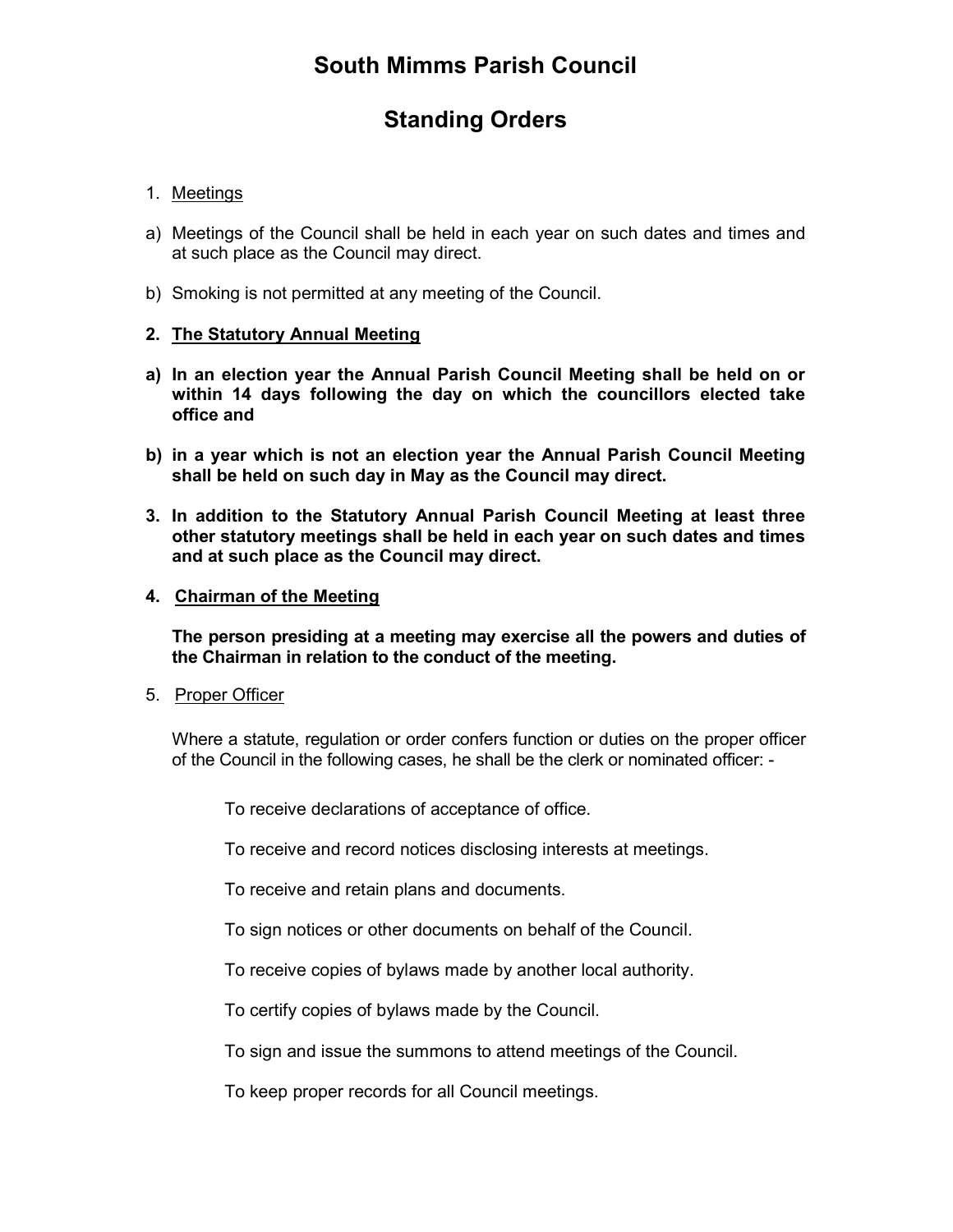# 6. Quorum of the Council

### Three members shall constitute a quorum at meetings of the Council.

- 7 If a quorum is not present or if during a meeting the number of councillors present (not counting those debarred by reason of a declared interest) falls below the required quorum, the meeting shall be adjourned and business not transacted shall be transacted at the next meeting or on such other day as the Chairman may fix.
- 8. Voting

Members shall vote by show of hands or, if at least two members so request, by signed ballot.

- 9. If a member so requires, the Clerk shall record the names of the members who voted on any question so as to show whether they voted for or against it. Such a request must be made before moving on to the next business.
- 10. (1) Subject to (2) and (3) below the Chairman may give an original vote on any matter put to the vote, and in any case of an equality of votes may give a casting vote whether or not he gave an original vote.

(2) If the person presiding at the annual meeting would have ceased to be a member of the council but for the statutory provisions which preserve the membership of the Chairman and Vice-Chairman until the end of their term of office he may not give an original vote in an election for Chairman.

(3) The person presiding must give a casting vote whenever there is an equality of votes in an election for Chairman.

11. Order of Business

At each Annual Parish Council Meeting the first business shall be:-

- a) To elect a Chairman of the Council
- b) To receive the Chairman's declaration of acceptance of office or, if not then received, to decide when it shall be received.
- c) In the ordinary year of election of the Council to fill any vacancies left unfilled at the election by reason of insufficient nominations.
- d) To decide when any declarations of acceptance of office which have not been received as provided by law shall be received.
- e) To elect a Vice-Chairman of the Council.
- f) To appoint representatives to outside bodies.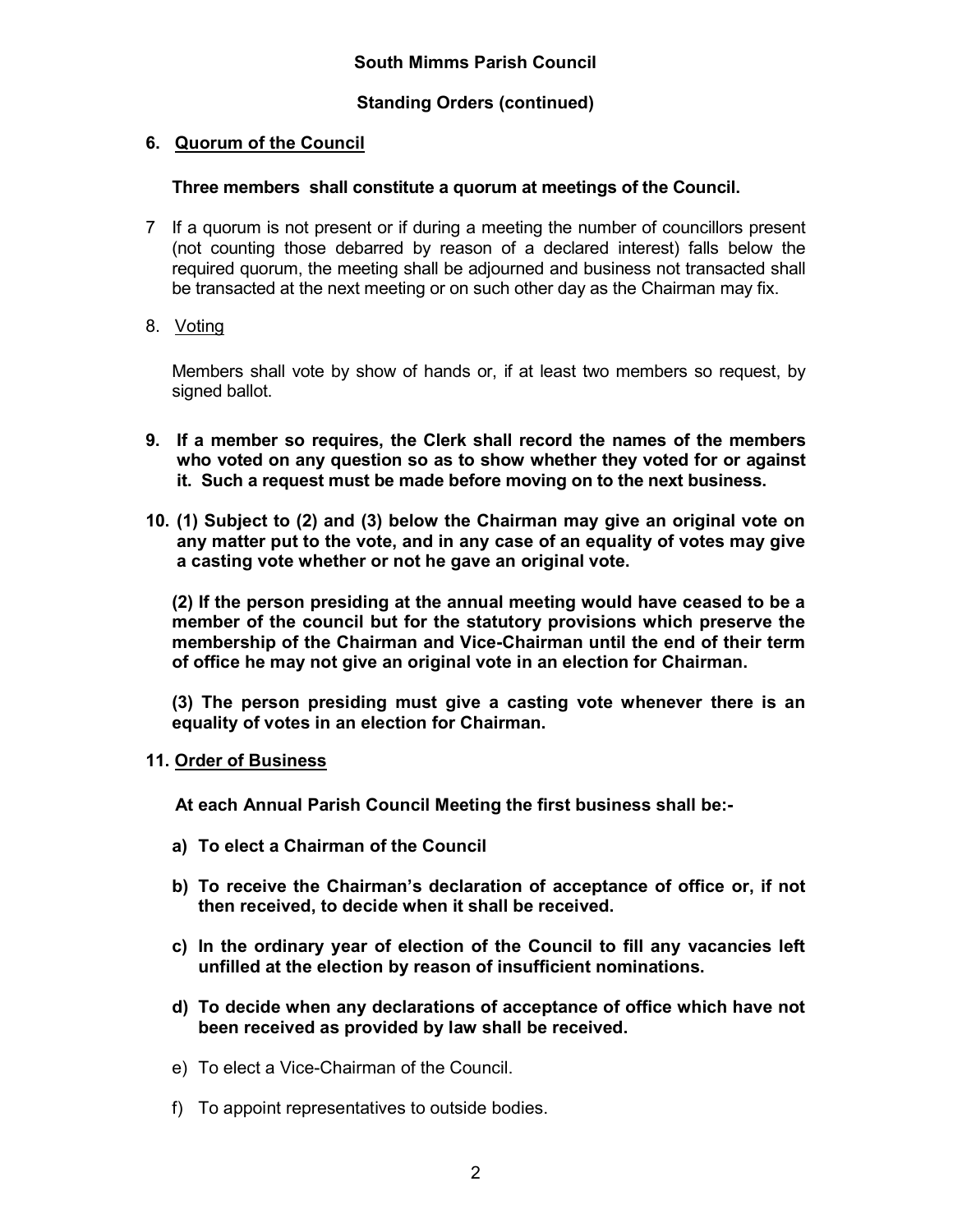- g) To consider the payment of any subscriptions falling to be paid annually.
- h) To inspect any deeds and trust investments in the custody of the Council as required;

and shall thereafter follow the order set out in the Standing Order 15

- 12. At every meeting other than the Annual Parish Council Meeting the first business shall be to appoint a Chairman if the Chairman and Vice-Chairman be absent and to receive such declarations of acceptance of office (if any) and undertaking to observe the Council's code of conduct as are required by law to be made or, if not then received, to decide when they shall be received.
- 13. In every year, not later than the meeting at which the estimates for next year are settled, the Council shall review the pay and conditions of service of existing employees. Standing Order 38 must be read in conjunction with this requirement.
- 14. After the first business has been completed, the order of business, unless the Council otherwise decides on the ground of urgency, shall be as follows:
	- a) To read and consider the Minutes; provided that if a copy has been circulated to each member not later than the day of issue of the summons to attend the meeting, the Minutes may be taken as read.
	- b) After consideration to approve the signature of the Minutes by the person presiding as a correct record.
	- c) To deal with business expressly required by statute to be done.
	- d) To dispose of business, if any, remaining from the last meeting.
	- e) To receive such communications as the person presiding may wish to lay before the Council.
	- f) To answer questions from Councillors.
	- g) To receive and consider resolutions or recommendations in the order in which they have been notified.
	- h) To authorise the sealing of documents.
	- i) If necessary, to authorise the signing of orders for payment.
- 15. Urgent Business

A motion to vary the order of business on the ground of urgency: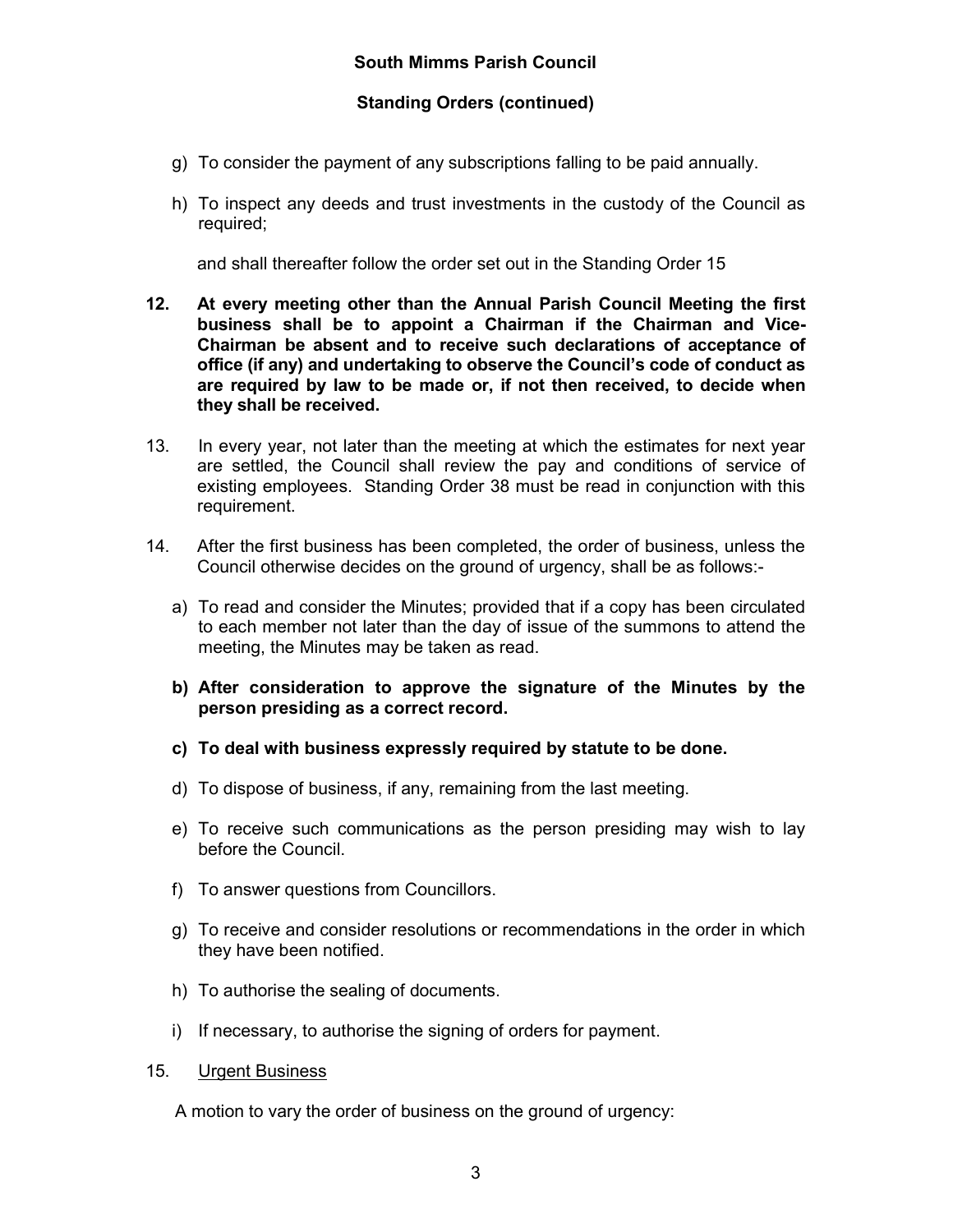# Standing Orders (continued)

- a) May be proposed by the Chairman or by any member and, if proposed by the Chairman, may be put to the vote without being seconded, and
- b) Shall be put to the vote without discussion.

# 16. Resolutions Moved On Notice

 Except as provided by these Standing Orders, no resolution may be moved unless the business to which it relates has been put on the Agenda by the Clerk or the mover has given notice in writing of its terms and has delivered the notice to the Clerk at least 3 clear days before the next meeting of the Council.

- 17. The Clerk shall date every notice of resolution or recommendation when received by him, shall number each notice in the order in which it was received and shall enter it in a book which shall be open to the inspection of every member of the Council.
- 18. The Clerk shall insert in the summons for every meeting all notices of motion or recommendation properly given in the order in which they have been received unless the member giving a notice of motion has stated in writing that he intends to move at some later meeting or that he withdraws it.
- 19. If a resolution or recommendation specified in the summons is not moved either by the member who gave notice of it or by any other member, it shall, unless postponed by the Council, be treated as withdrawn and shall not be moved without fresh notice.
- 20. Every resolution or recommendation shall be relevant to some subject over which the Council has power or duties, which affects its area.
- 21. Resolutions Moved Without Notice

Resolutions dealing with the following matters may be moved without notice:-

- a) To appoint a Chairman of the meeting.
- b) To correct the Minutes.
- c) To approve the Minutes.
- d) To alter the order of business.
- e) To proceed to the next business.
- f) To close or adjourn the debate.
- g) To appoint a committee or any members thereof.
- h) To adopt a report.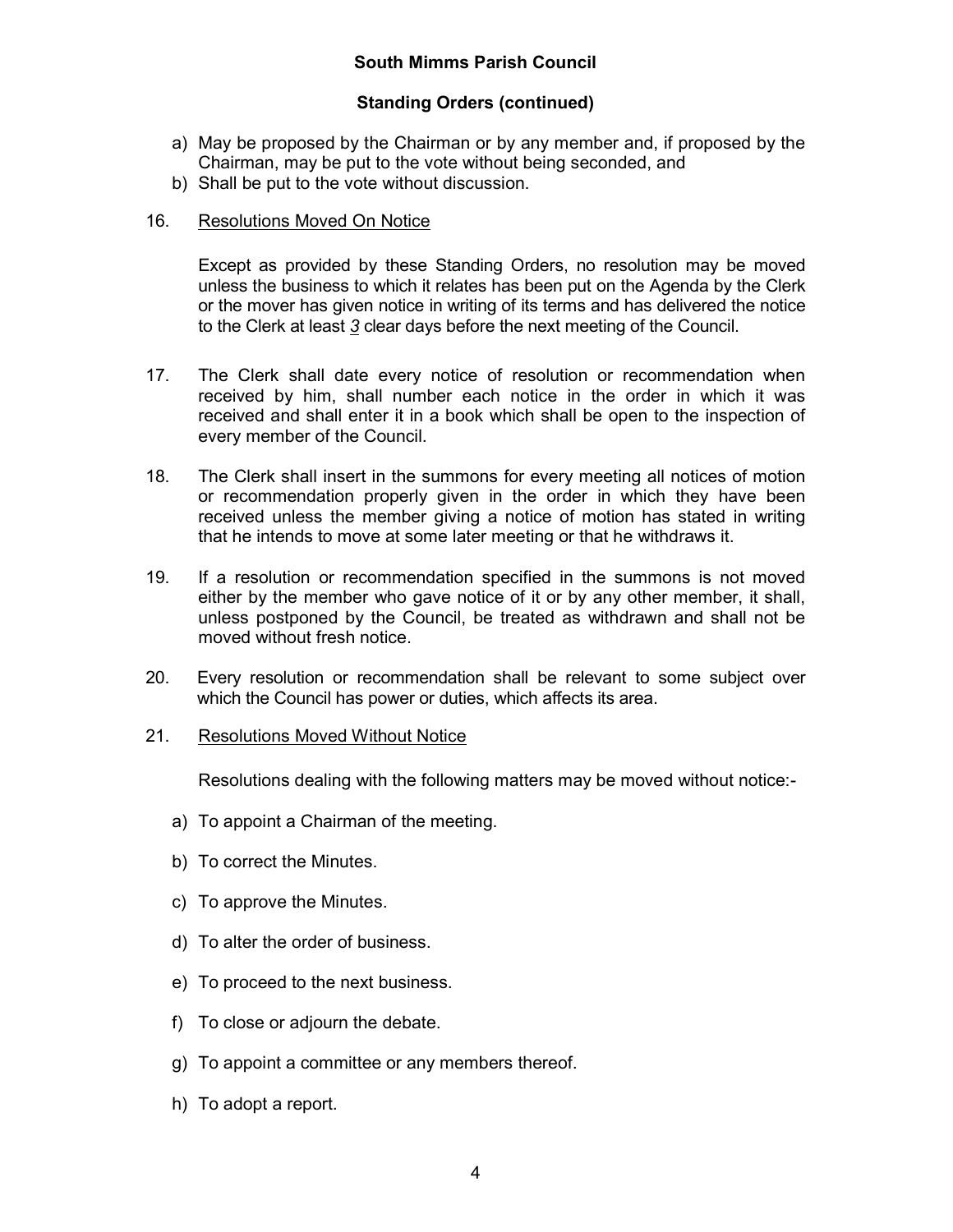# Standing Orders (continued)

- i) To authorise the sealing of documents.
- j) To amend a motion.
- k) To give leave to withdraw a resolution or amendment.
- l) To extend the time limit for speeches.
- m) To exclude the press and public. (see Order 65 below)
- n) To silence or eject from the meeting a member named for misconduct. (see order 31 below)
- o) To give the consent of the Council where such consent is required by these Standing Orders.
- p) To suspend any Standing Order. (see Order 76 below)
- q) To adjourn the meeting.
- 22. Questions

A member may ask the Chairman of the Council or the Clerk any question concerning the business of the Council, provided 3 clear days notice of the question has been given to the person to whom it is addressed.

- 23. No questions not connected with business under discussion shall be asked except during the part of the meeting set aside for questions.
- 24. Every question shall be put and answered without discussion.
- 25. A person to whom a question has been put may decline to answer.
- 26. Rules of Debate

No discussion of the Minutes shall take place except upon their accuracy. Corrections to the Minutes shall be made by resolution and must be initialled by the Chairman.

- 27. a) A resolution or amendment shall not be discussed unless it has been proposed and seconded, and, unless proper notice has already been given, it shall, if required by the Chairman, be reduced to writing and handed to him before it is further discussed or put to the meeting.
	- b) A member when seconding a resolution or amendment may, if he then declares his intention to do so, reserve his speech until a later period of the debate.
	- c) A member shall direct his speech to the question under discussion or to a personal explanation or to a question of order.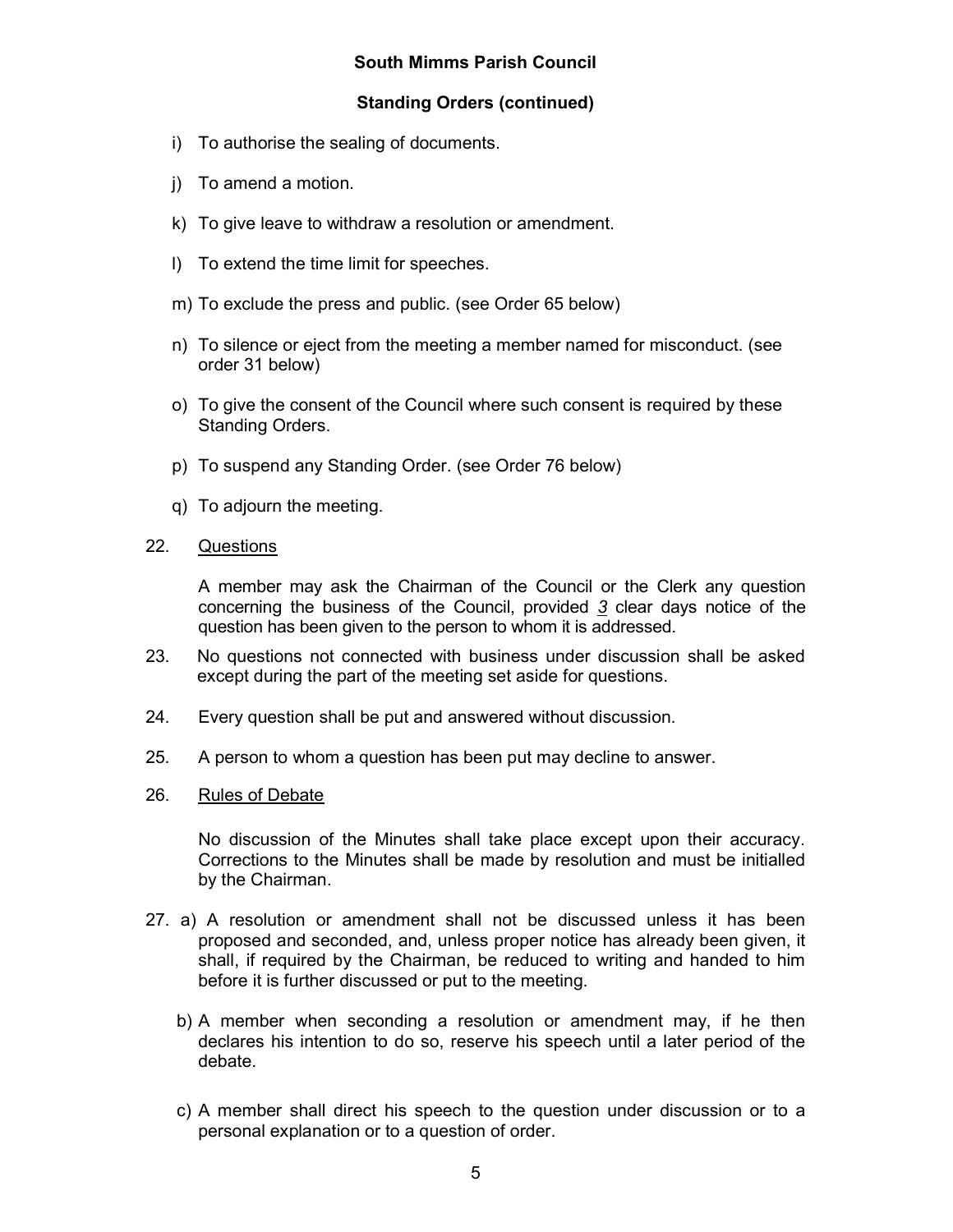- d) No speech by a mover of a resolution shall exceed 5 minutes and no other speech shall exceed 3 minutes except by consent of the Council.
- e) An amendment shall be either:-
- i) To leave out words.
- ii) To leave out words and insert others
- iii) To insert or add words.
- f) An amendment shall not have the effect of negating the resolution before the Council.
- g) If an amendment be carried, the resolution, as amended, shall take the place of the original resolution and shall become the resolution upon which any further amendment may be moved.
- h) A further amendment shall not be moved until the Council has disposed of every amendment previously moved.
- i) The mover of a resolution or of an amendment shall have a right of reply, not exceeding 3 minutes.
- j) A member, other than the mover of a resolution, shall not, without leave of the Council, speak more than once on any resolution except to move an amendment or further amendment, or on an amendment, or on a point of order, or in personal explanation, or to move a closure.
- k) A member may speak on a point of order or a personal explanation. A member speaking for these purposes shall be heard forthwith. A personal explanation shall be confined to some material part of a former speech by him which may have been misunderstood.
- l) A motion or amendment may be withdrawn by the proposer with the consent of the Council, which shall be signified without discussion, and no member may speak upon it after permission has been asked for its withdrawal unless such permission has been refused.
- m) When a resolution is under debate no other resolution shall be moved except the following:-
- i. To amend the resolution.
- ii. To proceed to the next business.
- iii. To adjourn the debate.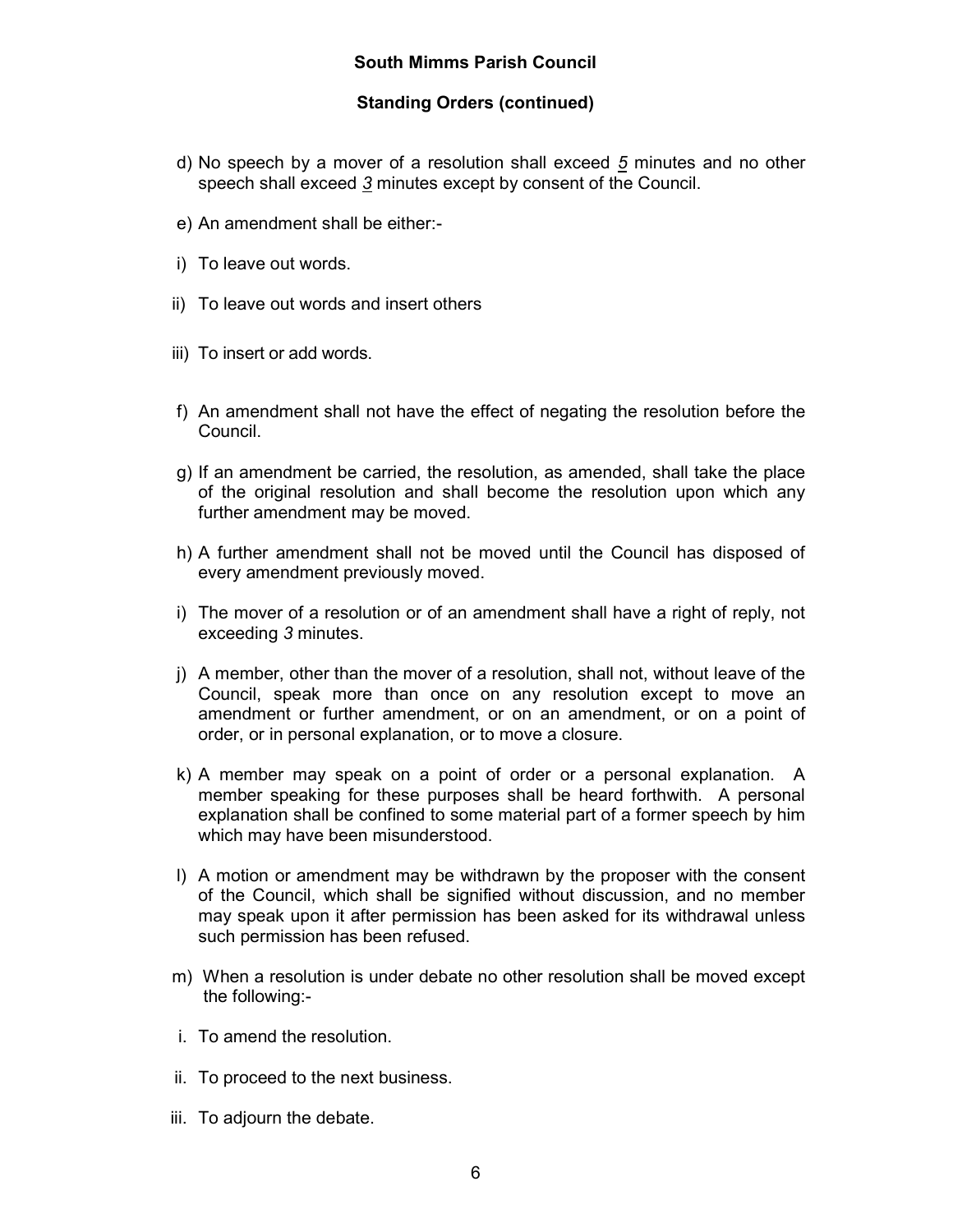# Standing Orders (continued)

- iv. That the question be now put.
- v. That a member named be not further heard.
- vi. That a member named leave the meeting.
- vii. To exclude the public and press.
- viii. To adjourn the meeting.
- 28. A member shall remain seated when speaking unless requested to stand by the Chairman.
- 29. a) the ruling of the Chairman on a point of order or on the admissibility of a personal explanation shall not be discussed.
	- b) Members shall address the Chairman. If two or more members wish to speak, the Chairman shall decide who to call upon.
	- c) Whenever the Chairman speaks during a debate all other members shall be silent.
- 30. Closure

At the end of any speech a member may, without comment, move "that the question be now put", "that the debate be now adjourned" or "that the Council do now adjourn". If such motion is seconded, the Chairman shall put the motion but, in the case of a motion "that the question be now put", only if he is of the opinion that the question before the Council has been sufficiently debated. If the motion "that the question be now put" is carried, he shall call upon the mover to exercise or waive his right of reply and shall put the question immediately after that right has been exercised or waived. The adjournment of a debate or of the Council shall not prejudice the mover's right of reply at the resumption.

- 31. Disorderly Conduct
	- a) All members must observe the Code of Conduct which was adopted by the council on  $3^{rd}$  July 2008, a copy of which is annexed to these Standing Orders.
	- b) No member shall at a meeting persistently disregard the ruling of the Chairman, wilfully obstruct business, or behave irregularly, offensively, improperly or in such a manner as to bring the Council into disrepute.
	- c) If, in the opinion of the Chairman, a member has broken the provisions of paragraph (b) of this Order, the Chairman shall express that opinion to the Council and thereafter any member may move that the member named be no longer heard or that the member named do leave the meeting, and the motion, if seconded, shall be put forthwith and without discussion. If a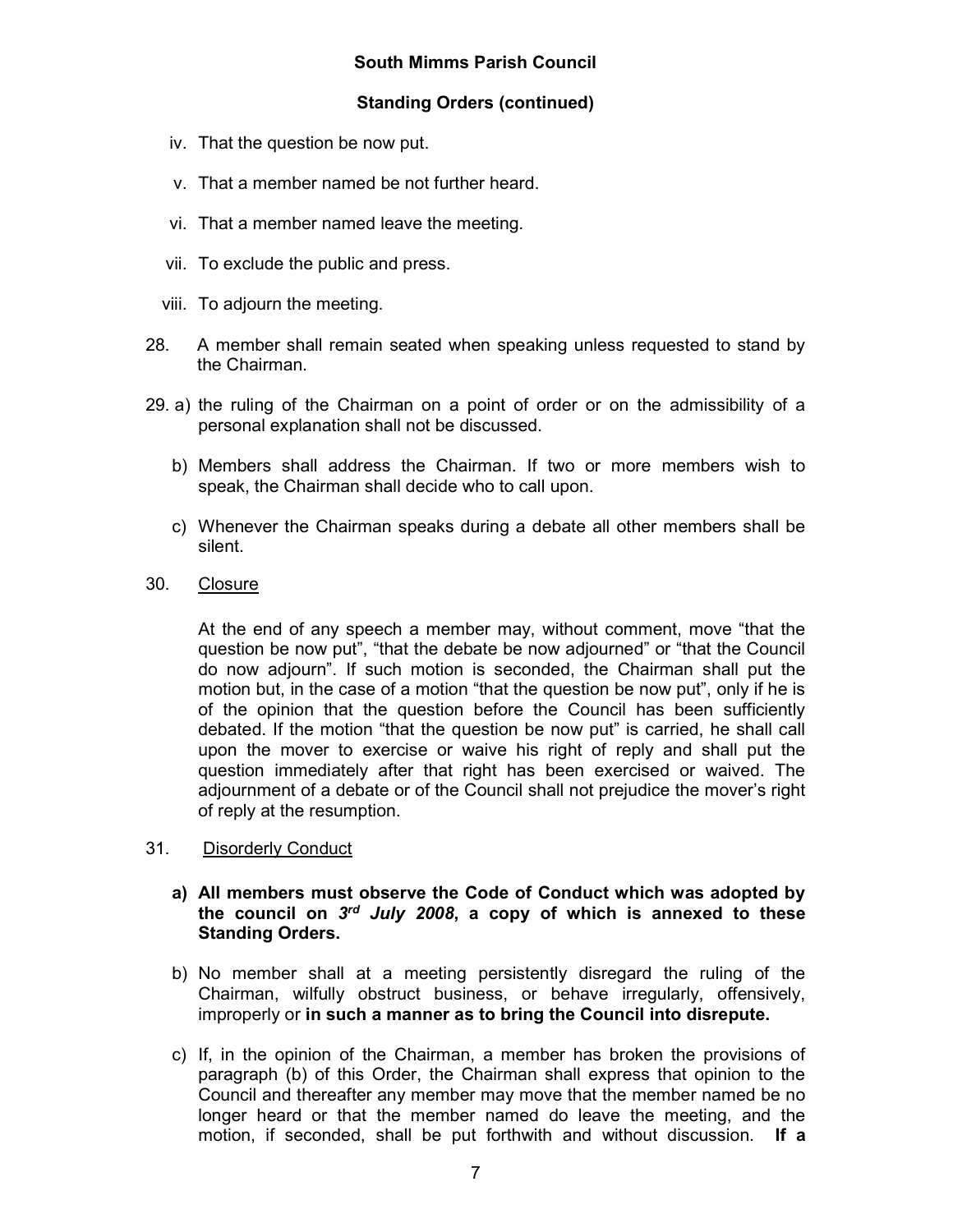# Standing Orders (continued)

### member reasonably believes another member is in breach of the code of conduct, that member is under a duty to report the breach to the Standards Board.

d) If either of the motions mentioned in paragraph (c) is disobeyed, the Chairman may adjourn the meeting or take such further steps as may reasonably be necessary to enforce them.

### 32. Right of Reply

 The mover of a resolution shall have a right to reply immediately before the resolution is put to the vote. If an amendment is proposed the mover of the amendment shall be entitled to reply immediately before the amendment is put to the vote. A member exercising a right of reply shall not introduce a new matter. After the right of reply has been exercised or waived, a vote shall be taken without further discussion.

#### 33. Alteration of Resolution

A member may, with the consent of his seconder, move amendments to his own resolution.

#### 34. Rescission of Previous Resolution

- a) A decision (whether affirmative or negative) of the Council shall not be reversed within six months except either by a special resolution, the written notice whereof bears the names of at least 3 members of the Council.
- b) When a special resolution or any other resolution moved under the provisions of paragraph (a) of this Order has been disposed of, no similar resolution may be moved within a further six months.

### 35. Voting On Appointments

Where more than two persons have been nominated for any position to be filled by the Council and of the votes given there is not an absolute majority in favour of one person, the name of the person having the least number of votes shall be struck off the list and a fresh vote taken, and so on until a majority of votes is given in favour of one person.

### 36. Discussions and Resolutions Affecting Employees of the Council

If at a meeting there arises any question relating to the appointment, conduct, promotion, dismissal, salary or conditions of service, of any person employed by the Council, it shall not be considered until the Council or committee (as the case may be) has decided whether or not the press and public shall be excluded. (See Standing Order No. 68.)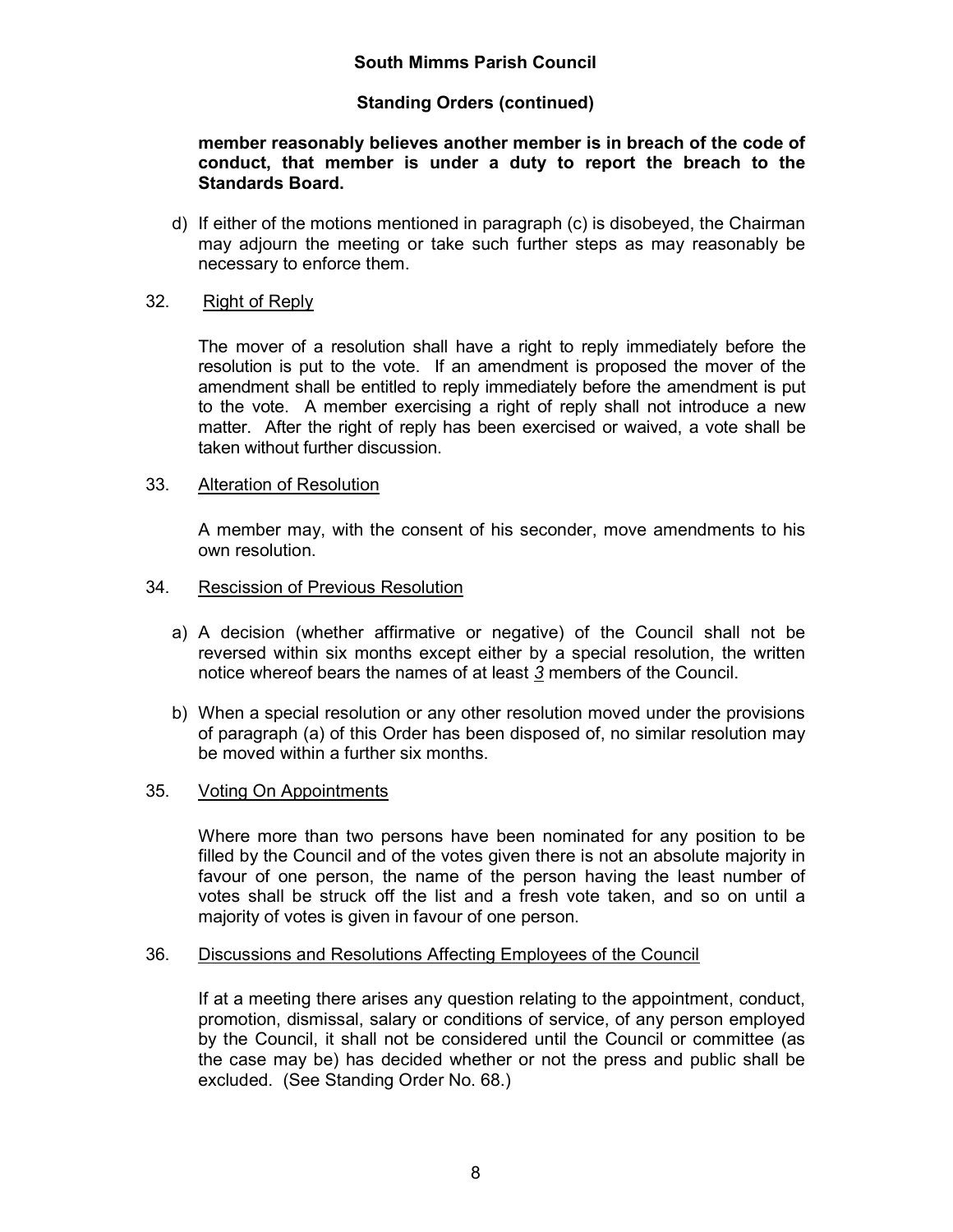### 37. Resolutions on Expenditure

 Any resolution (which is moved otherwise than in pursuance of a recommendation of a Finance Committee or of another committee after recommendation by the Finance Committee) and which, if carried, would, in the opinion of the Chairman, substantially increase the expenditure upon any service which is under the management of the Council or reduce the revenue at the disposal of any committee, or which would involve capital expenditure, shall, when proposed and seconded, stand adjourned without discussion to the next ordinary meeting of the Council, and any committee affected by it shall consider whether it desires to report thereon (and any Finance Committee shall report on the financial aspect of the matters).

### 38. Expenditure

#### Orders for the payment of money shall be authorised by resolution of the Council and signed by two members.

#### 39. Sealing of Documents

- a) A document shall not be sealed on behalf of the Council unless its sealing has been authorised by a resolution.
- b) [Any two members of the Council named in a resolution moved under the provisions of paragraph (a) of this Order may seal, on behalf of the Council, any document required by law to be issued under seal.]

#### 40. Committees and Sub Committees

The Council may at its Annual Meeting appoint standing committees and may at any other time appoint such other committees as are necessary, but subject to any statutory provision in that behalf:-

- a) Shall not appoint any member of a committee so as to hold office later than the next Annual Meeting.
- b) May appoint persons other than members of the Council to any Committee; and
- c) may subject to the provisions of Standing Order 35 above at any time dissolve or alter the membership of committee.
- 41. The Chairman and Vice-Chairman, ex-officio, shall be voting members of every committee.
	- 42. Every committee shall at its first meeting before proceeding to any other business, elect a Chairman and may elect a Vice-Chairman who shall hold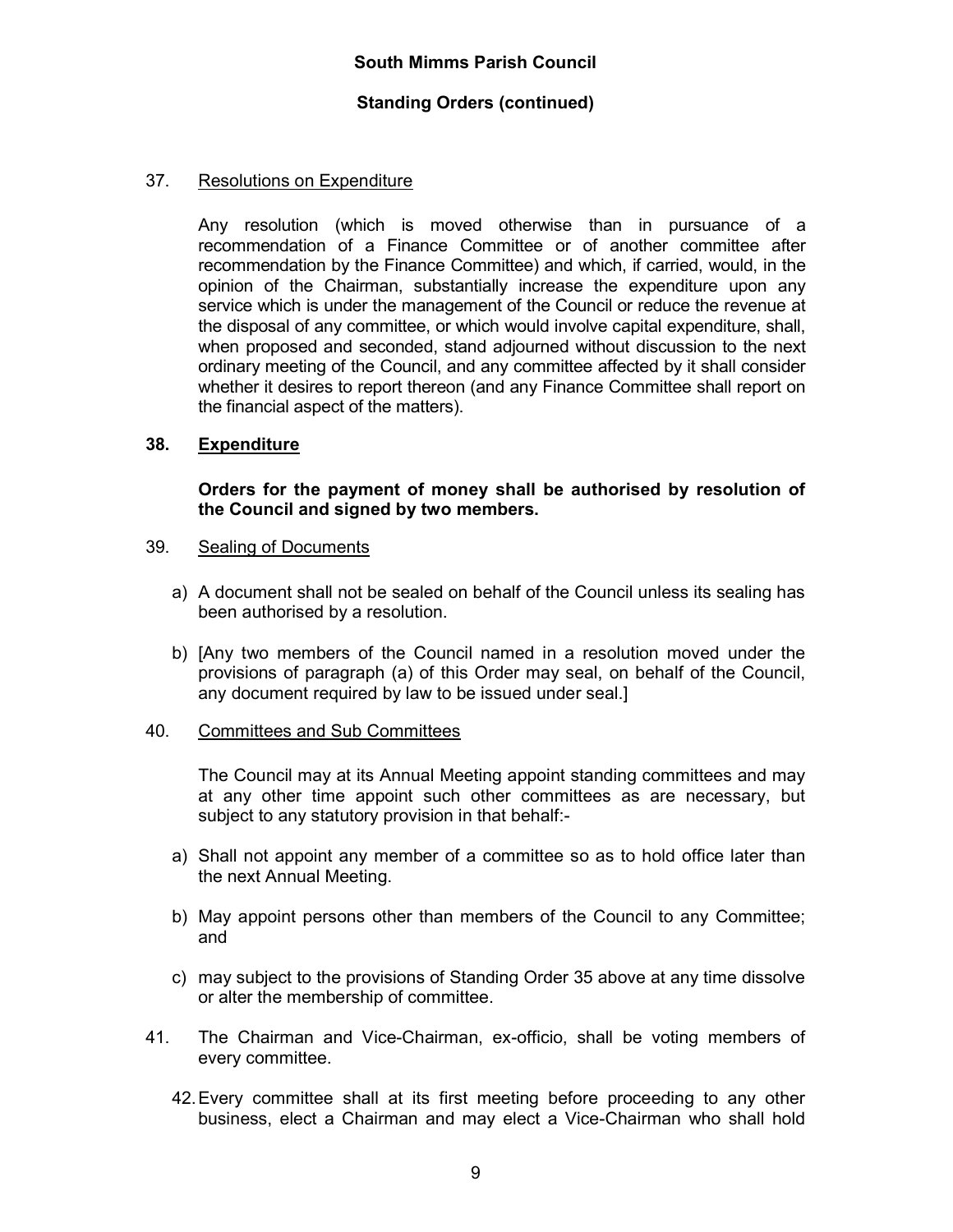# Standing Orders (continued)

office until the next Annual Meeting of the Council, and shall settle its programme of meetings for the year.

### 43. Special Meeting

 The Chairman of a committee or the Chairman of the Council may summon an additional meeting of that committee at any time. An additional meeting shall also be summoned on the requisition in writing of not less than a quarter of the members of the committee. The summons shall set out the business to be considered at the special meeting and no other business shall be transacted at that meeting.

#### 44. Sub-Committees

Every committee may appoint sub-committees for purposes to be specified by the committee.

- 45. The Chairman and Vice-Chairman of the committee shall be members of every sub-committee appointed by it unless they signify that they do not wish to serve.
- 46. Except where ordered by the Council in the case of a committee, or by the Council or by the appropriate committee in the case of a sub-committee, the quorum of a committee or sub-committee shall be one-half of its members.
- 47. The Standing Orders on rules of debate (except those parts relating to standing and to speaking more than once) and the Standing Order on interests of members in contracts and other matters shall apply to committee and sub-committee meetings.

### 48. Advisory Committees

- 1) The Council may create advisory committees, whose name, and number of members and the bodies to be invited to nominate members shall be specified.
- 2) The Clerk shall inform the members of each advisory committee of the terms of reference of the committee.
- 3) An advisory committee may make recommendations and give notice thereof to the Council
- 4) An advisory committee may consist wholly of persons who are not members of the Council.

### Voting in Committees

- 49. Members of committees and sub-committees entitled to vote, shall vote by show of hands, or, if at least two members so request, by signed ballot.
- 50. Chairmen of committees and sub-committees shall in the case of an equality of votes have a second or casting vote.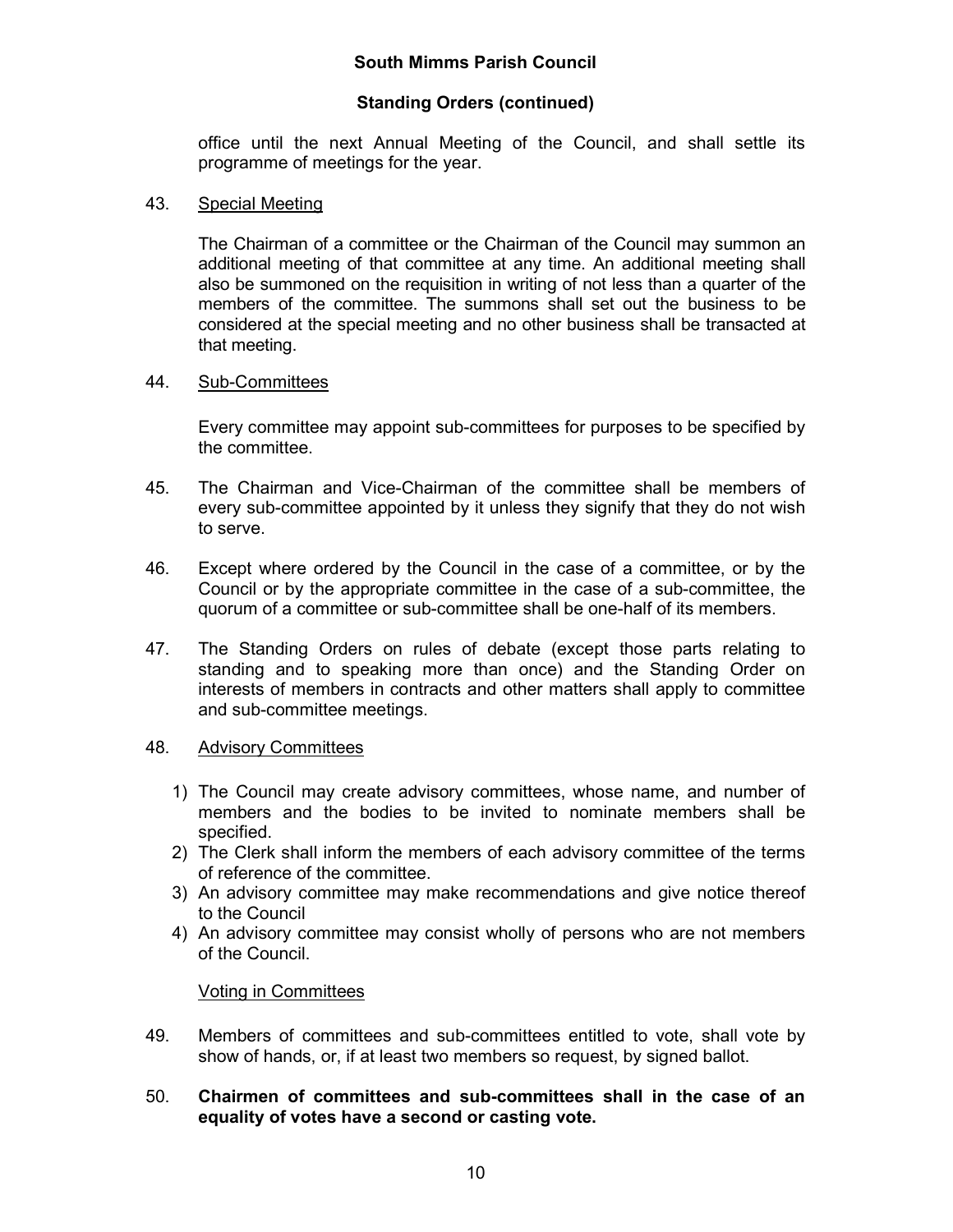#### 51. Presence of Non-Members of Committees at Committee Meetings

A member who has proposed a resolution, which has been referred to any committee of which he is not a member, may explain his resolution to the committee but shall not vote.

#### 52. Accounts and Financial Statement

- 1) Except as provided in paragraph (2) of this Standing Order or by statute, all accounts for payment and claims upon the Council shall be laid before the Council.
- 2) Where it is necessary to make a payment before it has been authorised by the Council, such payment shall be certified as to its correctness and urgency by the appropriate officer. Such payment shall be authorised by the committee, if any, having charge of the business to which it relates, or by the proper officer for payment with the approval of the Chairman or Vice-Chairman of the Council.
- 3) All payments ratified under sub-paragraph (2) of this Standing Order shall be separately included in the next schedule of payments before the Council.
- 53. The Responsible Financial Officer shall supply to each member as soon as practicable after 31 March in each year a statement of the receipts and payments of the Council for the completed financial year. A Financial Statement prepared on the appropriate accounting basis (receipts and payments, or income and expenditure) for a year to 31 March shall be presented to each member before the end of the following month of May. The Statement of Accounts of the Council (which is subject to external audit) shall be presented to Council for formal approval before the end of the following month of September.

#### 54. Estimates / Precepts

The Council shall approve written estimates for the coming financial year at its meeting before the end of the month of January.

#### 55. Interests

If a member has a personal interest as defined by the Code of Conduct adopted by the Council on 3rd July 2008 then he shall declare such interest as soon as it becomes apparent, disclosing the existence and nature of that interest as required.

56. If a member who has declared a personal interest then considers the interest to be prejudicial, he must withdraw from the room or chamber during consideration of the item to which the interest relates except that where a member has a prejudicial interest in any business of the Council, he/she may attend a meeting but only for the purpose of making representations, answering questions or giving evidence relating to the business, provided that the public are also allowed to attend the meeting for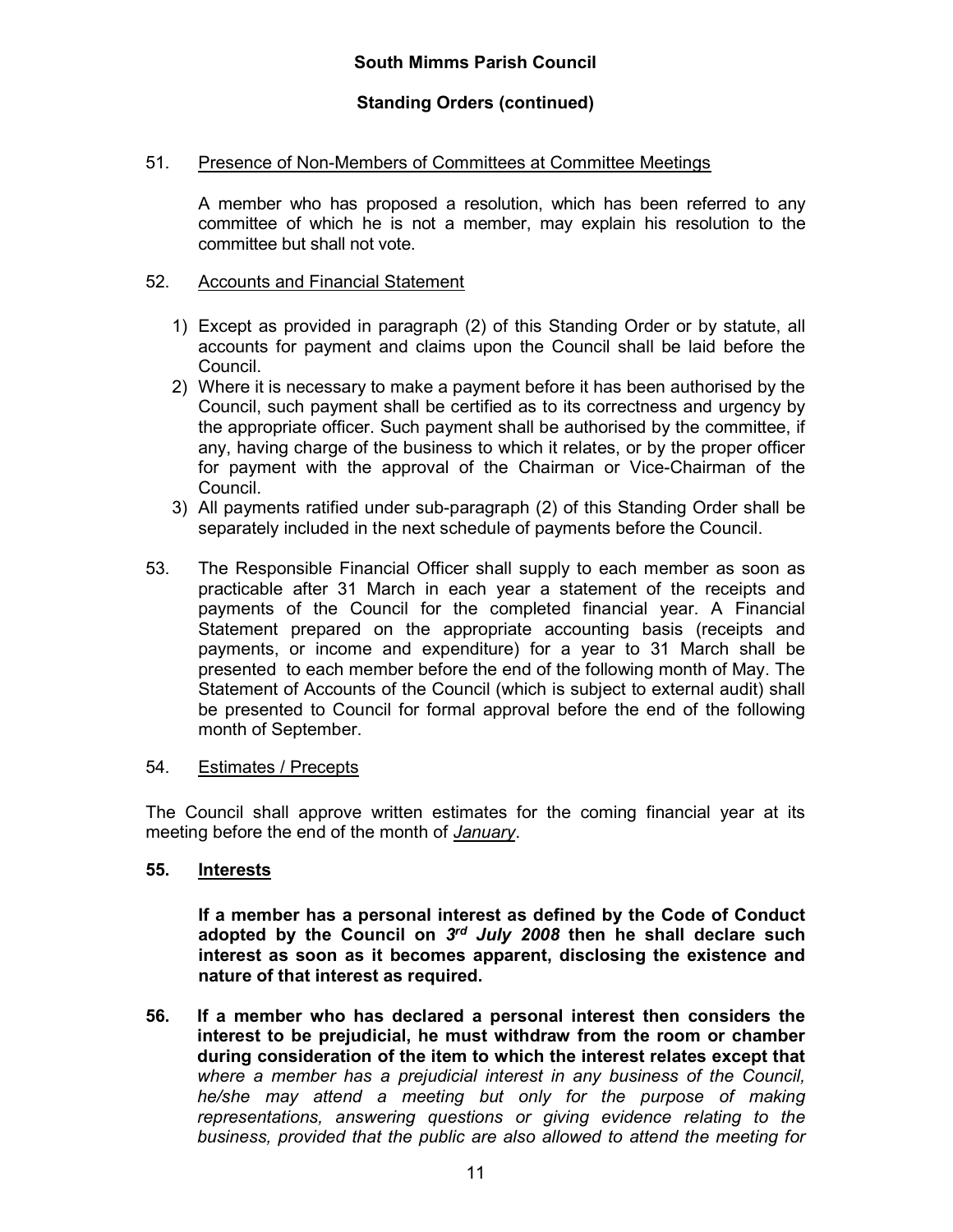# Standing Orders (continued)

the same purpose, whether under a statutory right or otherwise. (See Standing Order 67).

### 57. The Clerk may be required to compile and hold a register of member's interests in accordance with agreement reached with the Monitoring Officer of the Responsible Authority and/or as required by statute.

- 58. If a candidate for any appointment under the Council is to his knowledge related to any member of or the holder of any office under the Council, he and the person to whom he is related shall disclose the relationship in writing to the Clerk. A candidate who fails so to do shall be disqualified for such appointment, and, if appointed, may be dismissed without notice. The Clerk shall report to the Council any such disclosure. Where a relationship to a member is disclosed, Standing Orders 55, 56 and 57 shall apply as appropriate.
- 59. The Clerk shall make known the purpose of Standing Order 58 to every candidate.

#### 60. Canvassing of and Recommendations By Members

- 1) Canvassing of members of the Council or of any committee, directly or indirectly, for any appointment under the Council shall disqualify the candidate for such appointment. The Clerk shall make known the purport of this subparagraph of this Standing Order to every candidate.
- 2) A member of the Council or of any committee shall not solicit for any person any appointment under the Council or recommend any person for such appointment or for promotion; but, nevertheless, any such member may give a written testimonial of a candidate's ability, experience or character for submission to the Council with an application for appointment.
- 61. Standing Order Nos. 58 & 60 shall apply to tenders as if the person making the tender were a candidate for an appointment.

### 62. Inspection of Documents

A member may for the purpose of his duty as such (but not otherwise), inspect any document in possession of the Council or a committee, and if copies are available shall, on request, be supplied for the like purpose with a copy.

#### 63. All minutes kept by the Council and by any committee shall be open for the inspection of any member of the Council.

### 64. Unauthorised Activities

No member of the Council or of any committee or sub-committee shall in the name of or on behalf of the Council:-

a) Inspect any lands or premises which the Council has a right or duty to inspect; or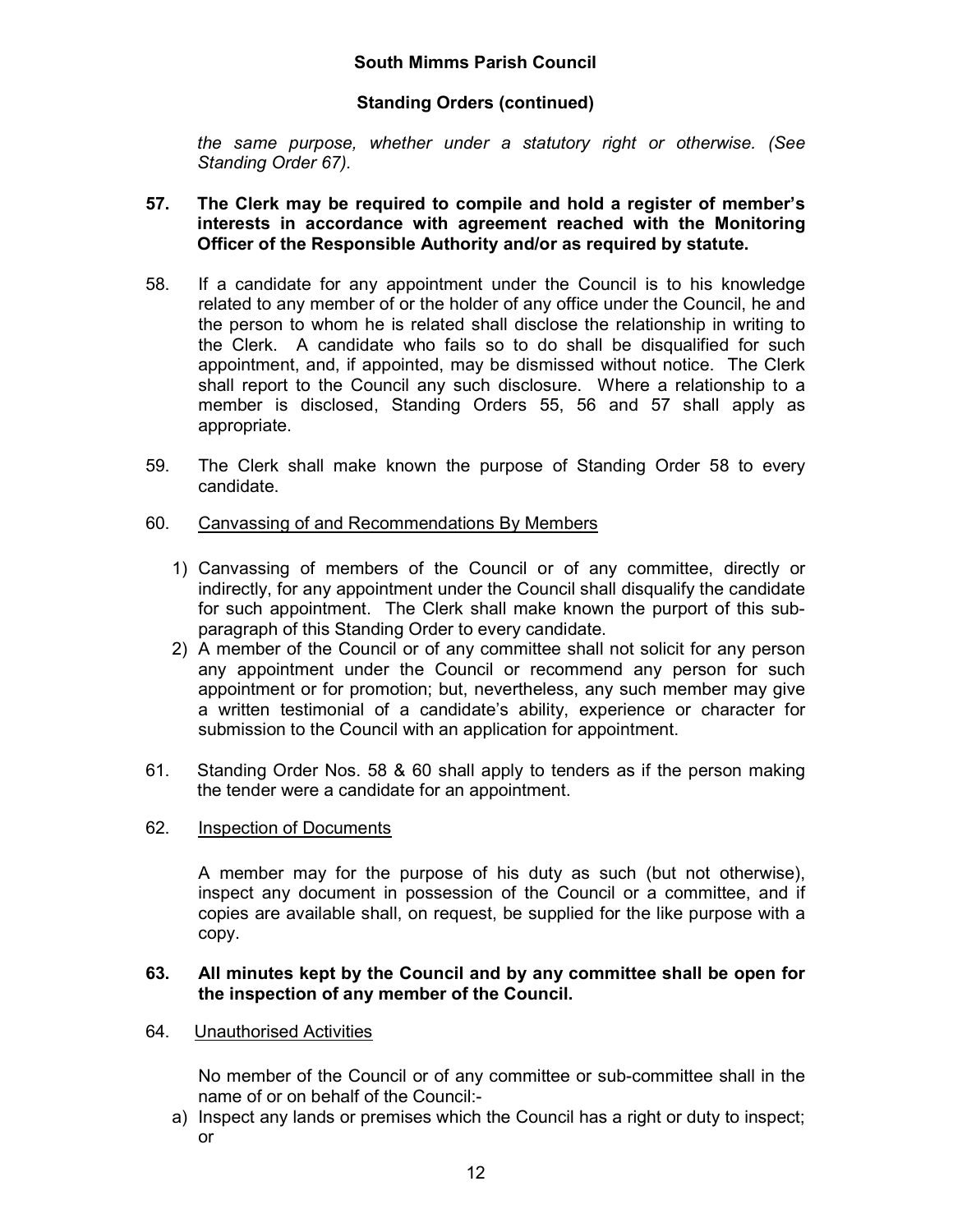- b) Issue orders, instructions or directions. Unless authorised to do so by the Council or the relevant committee or subcommittee.
- 65. Admission of The Public and Press to Meetings

The public and press shall be admitted to all meetings of the Council and its committees and sub-committees, which may, however, temporarily exclude the public by means of the following resolutions: -

"That in view of the [special] [confidential] nature of the business about to be transacted, it is advisable in the public interest that the press and public be temporarily excluded and they are instructed to withdraw"

- 66. The Council shall state the special reason for exclusion.
- 67. At all meetings of the Council the Chairman may at his discretion and at a convenient time in the transaction of business, adjourn the meeting so as to allow any members of the public to address the meeting in relation to the business to be transacted at that meeting.
- 68. The Clerk shall afford to the press reasonable facilities for the taking of their report of any proceedings at which they are entitled to be present. There shall be no audio or video recording or photographs of the meeting without the express approval of the Council.
- 69. If a member of the public interrupts the proceedings at any meeting, the Chairman may, after warning, order that he be removed from the meeting and may adjourn the meeting for such period as is necessary to restore order.
- 70. Confidential Business
	- 1) No member of the Council or of any committee or sub-committee shall disclose to any person not a member of the Council any business declared to be confidential by the Council, the committee or the sub-committee as the case may be.
	- 2) Any member in breach of the provisions of paragraph (1) of this Standing Order shall be removed from any committee or sub-committee of the Council by the Council.
- 71. Liaison with County and District Councillors

A summons and Agenda for each meeting shall be sent, together with an invitation to attend, to the County, Borough, Unitary or District Councillor for the appropriate division or ward.

72. Unless the Council otherwise orders, a copy of each letter ordered to be sent to the County or District Council shall be transmitted to the County Councillor for the division or to the District Councillor for the ward as the case may require.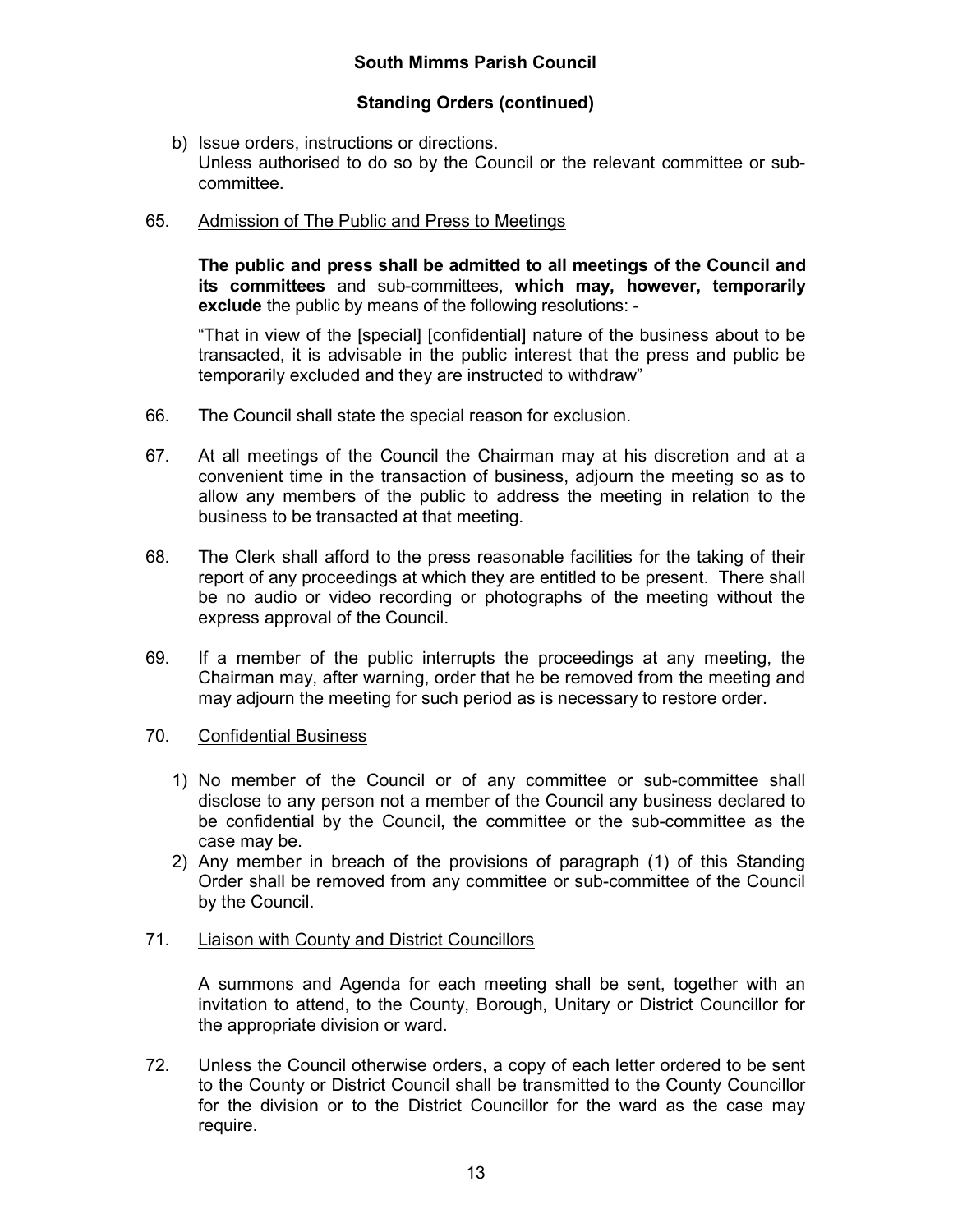- 73. Planning Applications
	- 1) The Clerk shall, as soon as it is received, enter in a book kept for the purpose the following particulars of every planning application notified to the Council:
		- a) the date on which it was received
		- b) the name of the applicant
		- c) the place to which it relates;
	- 2) The Clerk shall refer every planning application received to the Chairman or in the Chairman's absence to the Vice-Chairman within 48 hours of receipt.
- 74. Financial Matters

The Council shall consider and approve Financial Regulations drawn up by the Responsible Financial Officer.

- 1) Such Regulations shall include detailed arrangements for the following:
- a) the accounting records and systems of internal control;
- b) the assessment and management of risks faced by the Council;
- c) the work of the Internal Auditor and the receipt of regular reports from the Internal Auditor which shall be required at least annually;
- d) the financial reporting requirements of members and local electors and
- e) procurement policies (subject to (2) below) including the setting of values for different procedures where the contract has an estimated value less than £50,000.
- 2) Any proposed contract for the supply of goods, materials, services and the execution of works with an estimated value in excess of [£50,000] shall be procured on the basis of a formal tender as summarised in (3) below.
- 3) Any formal tender process shall comprise the following steps:
- a) a public notice of intention to place a contract to be placed in a local newspaper;
- b) a specification of the goods, materials, services and the execution of works shall be drawn up;
- c) tenders are to be sent, in a sealed marked envelope, to the Clerk by a stated date and time;
- d) tenders submitted are to be opened, after the stated closing date and time, by the Clerk and at least one member of Council;
- e) tenders are then to be assessed and reported to the appropriate meeting of Council or Committee.